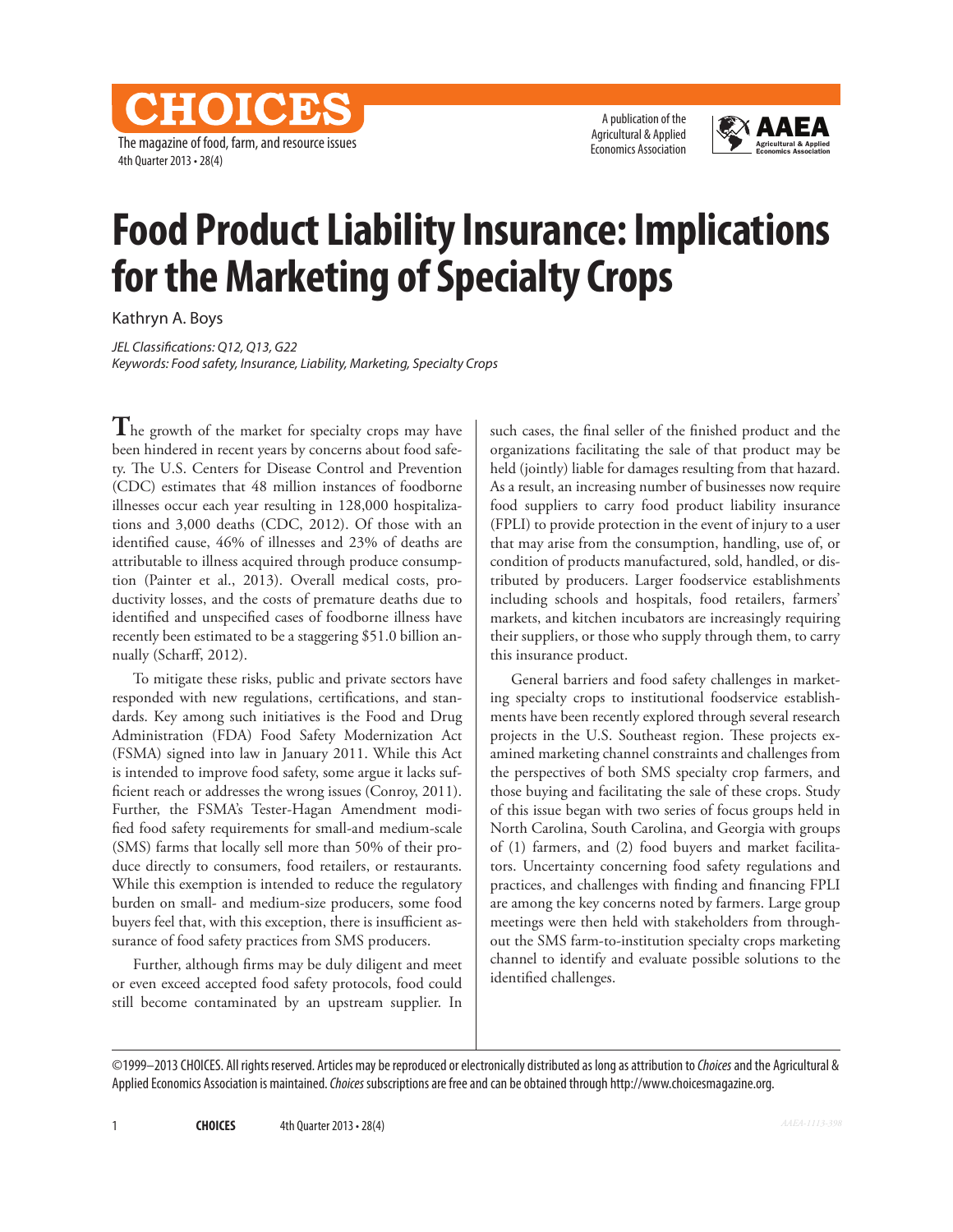Surveys of SMS producers, and school and hospital foodservice buyers were subsequently conducted to obtain quantitative insight into the qualitative findings. SMS specialty crop farmers from throughout the Southern-Sustainable Agriculture Research and Education (SARE) program region (the Southeastern United States includes states from Virginia to Texas) were surveyed electronically. Responses from school and hospital foodservice buyers from North Carolina, South Carolina, and Georgia were collected via a mailed paper survey. Additional details of the research methodology and results from the qualitative research phase, the producer survey, and the institutional foodservice buyer survey are documented in Westray (2012), Du-Breuil (2013), and Nunnelley (2012), respectively. The following discussion draws upon results from these studies.

# **The Demand for Food Product Liability Insurance**

It is important to ensure that specialty crop producers are sufficiently motivated to provide safe food products. Literature shows that, in conjunction with liability rules designed to decrease incentives for insured firms to take on increased risk (moral hazard), or which reduce risk information asymmetry between producers and insurers (adverse selection), insurance can provide incentives to supply efficient levels of food safety (e.g., Turvey, Hoy and Islam, 2002; and Mojduszka, 2004). In practice, however, it is unlikely that this insurance product will motivate these outcomes. Qualitative results indicate that institutional food buyers and farmers' market managers are generally unaware of the extent of their organization's liability (Westray, 2012). For these buyers and market facilitators, in many instances it was reported that insurance coverage requirements were determined through hearsay of requirements by other groups rather

than any assessment of a producer's or a product's risk. Industry groups and non-governmental organizations (NGOs) have not offered sufficient guidance concerning what coverage amounts should be required of suppliers. Importantly, however, a significant proportion of organizations who noted that FPLI is not currently a supplier prerequisite are considering instituting it as a requirement.

In cases where FPLI is already an established requirement, the amount of required coverage was found to vary considerably. Surveys of public school and hospital foodservice buyers reported that a majority of organizations had coverage requirements between \$1 million and \$3 million, but that this amount ranged from \$100,000 to between \$5 million and \$10 million (Table 1). These results are generally consistent with findings of a U.S. Department of Agriculture (USDA) study which found that food product liability insurance coverage requirements for schools varied by school district and were between \$100,000 to \$3 million (USDA Agricultural Marketing Service, 2011).

In a substantial number of cases, buyers did not know their organization's coverage requirements. Further and interestingly, all hospitals and 80% of schools who reported that they did not know what amount of insurance was required, indicated that proof of product liability insurance would be required from any

farms selling directly to them.

Larger buyers, such as regional or national food retailers, were reported to have insurance coverage requirements ranging from \$2 million to \$5 million. Unsurprisingly, in this market there appears to be a positive correlation between the size of the buying firm and its FPLI coverage requirements.

# **Buying Food Product Liability Insurance**

In a recent survey of small- and medium-scale specialty crop farmers in the U.S. Southeast region, 38% of respondents (n=258) indicated that they currently have FPLI. Their motivation for purchasing this insurance product varied, but generally was due to liability concerns (74% of policy holders), buyer requirements or requests (32%), or as an intentional part of their marketing strategy (14%). This latter result is particularly important. Firms reported that they viewed purchasing this insurance as helping to support their firm's reputation (20.2%), adding value to their products (7.1%), and helping to distinguish their products from that of their competitors (5.1%). Thus until it is more widely adopted, this insurance product may effectively be included as a component in a firm's marketing or differentiation strategy.

Farmer opinion regarding this insurance further reinforces the

#### **Table 1:**

| <b>Insurance Requirements</b>                                                                        | Public Schools (K-12) |                            | Hospitals          |                            |
|------------------------------------------------------------------------------------------------------|-----------------------|----------------------------|--------------------|----------------------------|
|                                                                                                      | $Respondents$ (#)     | $\frac{0}{6}$ <sup>3</sup> | Respondents $(\#)$ | $\frac{0}{6}$ <sup>a</sup> |
| Less than \$1 million                                                                                | 10                    | 20                         | 3                  | 15.8                       |
| \$1 million to \$3 million                                                                           | 35                    | 70                         | 11                 | 57.9                       |
| \$3 million to \$5 million                                                                           | 3                     | 6                          | $\overline{c}$     | 10 <sub>5</sub>            |
| \$5 million to \$10 million                                                                          | $\overline{2}$        | 4                          | 3                  | 15.8                       |
| Greater than \$10 million                                                                            | $\mathbf{0}$          | $\Omega$                   | $\Omega$           | $\Omega$                   |
| Do not require FPLI                                                                                  | 5                     |                            | 3                  |                            |
| Don't know                                                                                           | 51                    |                            | 25                 |                            |
| <b>Total Observations</b>                                                                            | 106                   |                            | 51                 |                            |
| Notes:                                                                                               |                       |                            |                    |                            |
| <sup>a</sup> Percentage calculated from among respondents who knew FPLI coverage requirement amounts |                       |                            |                    |                            |
| Source: Author's calculations                                                                        |                       |                            |                    |                            |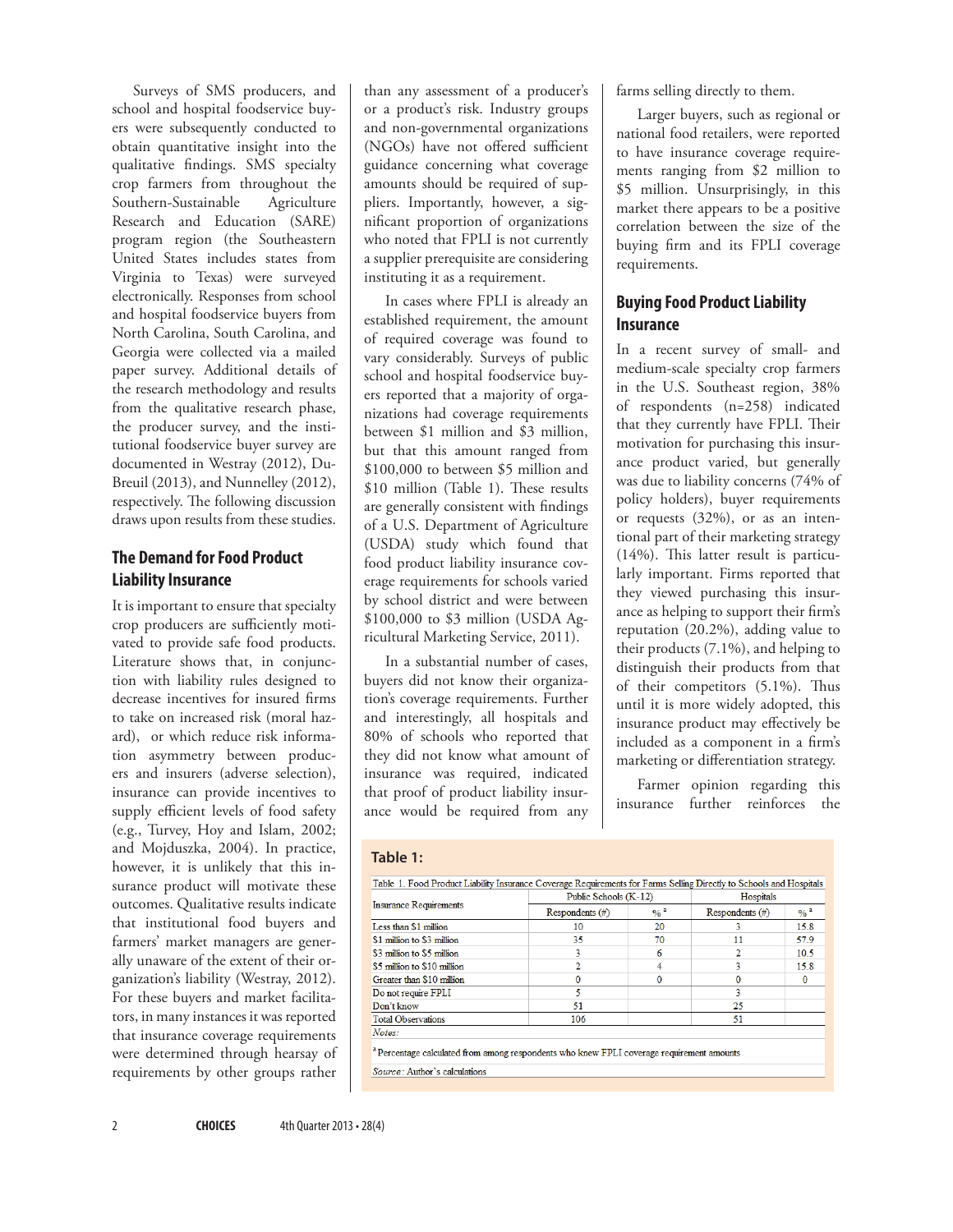

perceived multi-functionality of this product. When indicating the extent to which they agreed with statements about FPLI, responses concerning its role in decreasing litigation concerns and market access, elicited some of the strongest opinions (Figure 1). Importantly, however, here again marketing strategy impacts, and in particular the assurance that this insurance is thought to provide for a firm's reputation, were strongly rated.

Procuring this insurance is often not without its own challenges. Of those who provided information regarding their insurance purchasing process (n=88), many (26.1%) noted challenges in identifying firms that would insure against this risk. On average farmers reported contacting 2.4 companies to get insurance premium quotes; about half of these companies were not able to provide FPLI policy quotes. Farmers who are currently insured by companies that offer this form of insurance though, reported it was relatively easy to add this coverage to their existing policy bundles  $(9.0\%)$ .

Availability of this insurance coverage, however, varies considerably across regions. Many buyers (9.6%)

reported approaching five or more insurance companies before they were able to obtain a single quote. Further, several farmers indicated that they ultimately hired an insurance broker or approached state departments of agriculture for assistance in identifying companies which offered this insurance product. Other noted procurement challenges were the expense of this insurance (7.9%), low coverage limits, and exclusions (e.g. for "communicable diseases") which were standard on many policies.

From these studies we also learned that food product liability insurance was noted among the most concerning and least understood business issues among specialty crop producers. In general, prior to providing respondents additional information, there was considerable confusion regarding the difference between FPLI and standard liability insurance. Farmers are relatively uninformed about the need for this insurance and to what extent, if any, they have coverage for this type of liability. Moreover, several respondents stated that they would have no need for this insurance due to their good on-farm handling practices. Clearly there is much need for additional Extension efforts on this topic.

# **Food Product Liability Insurance Market**

The FPLI market for SMS diversified specialty crop producers is in its infancy. The insurance coverage being required by buyers of specialty crops varies considerably, and findings from our qualitative research (Westray, 2012) suggests coverage requirements are not correlated with the true risk of foodborne disease of the products being purchased. Further, those supplying this insurance product are not sufficiently familiar with foodborne disease risks associated with various specialty crops. As a result, insurance premiums have been reported to vary widely for similar coverage for farms that have very similar risk and output profiles. Here also there is a need for Extension efforts and insurance industry education.

It is important to note also that the provision and administration of product liability insurance is very different than that of crop insurance. Crop insurance is offered through a private-public partnership. Agents of private insurance companies sell and service crop insurance policies. The Federal Crop Insurance Corporation (FCIC) reinsures these policies and the USDA Risk Management Agency (RMA) administers and oversees all programs authorized under the FCIC. For this program, a limited amount of regulatory responsibility is delegated to each state (Klein and Krohm, 2008). In contrast, there is no uniform, comprehensive Federal law governing product liability, including that for farm and food products, in the United States (Buzby and Frenzen, 1999). Instead, individual states have jurisdiction over product liability law. As a consequence, the regulations governing FPLI and legal actions arising from foodborne illnesses that are governed by state laws often vary considerably.

The specific insurance lines of business under which FPLI is covered varies considerably as well. Farm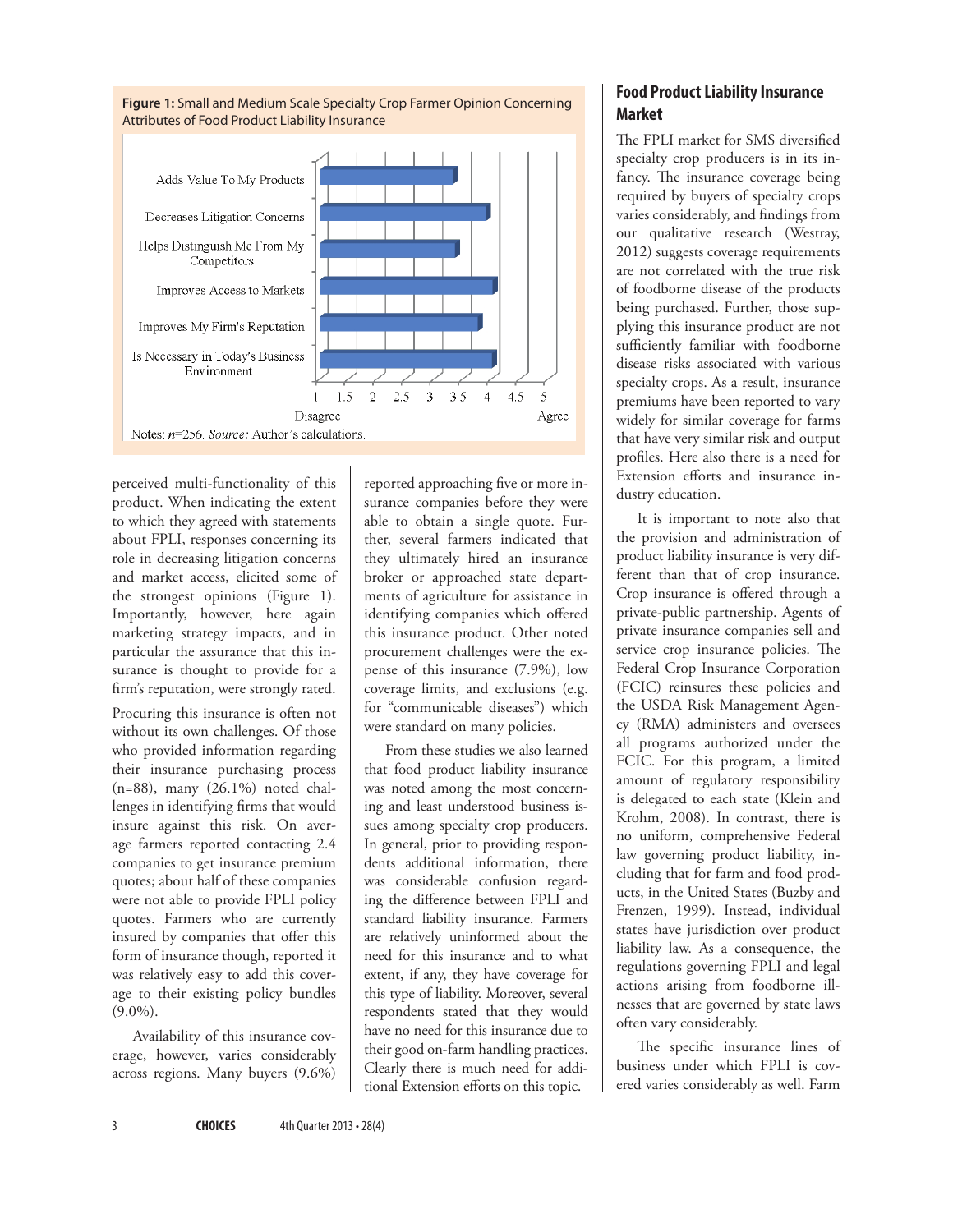owners multiple peril, homeowners multiple peril, commercial multiple peril, other liability - occurrence, and other liability - claims are some of the more common business lines under which product is insured. These lines of business differ, however, in the categories of items they cover. Coverage per occurrence or per year may be limited and is likely to vary across lines. Such details would clearly be important in the event of a food safety incident.

Accounting for coverage differences across and within various insurance lines makes it difficult to disentangle the premium amount specifically attached to FPLI. Indeed, when asked, at best most producers could cite only rates reflecting their whole bundle of liability insurance. Holland (2007) made some progress in exploring this issue. Based on an informal survey of insurance providers conducted in 1998, he reported that the annual premiums for FPLI ranged from \$500 to \$20,000 for a \$1 million policy. The average food product liability premium was found to be \$3,000 for a \$1 million annual policy. The most significant factors contributing to the premium charged were: level of gross sales or annual payroll, prior claims (claims history), level of coverage, type of product, type of market, and recall plan. There were no "standard rates" for liability coverage for food products. The actual premium depended on the many "specific" characteristics of the product and the firm's value added and marketing plans.

Despite the difficulty often reported in obtaining multiple quotes, our results suggest that it does pay to shop around. Many anecdotal examples were shared of the significant variance in quoted rates for farms with very similar risk profiles. Similarly, significant premium variance was noted by producers in obtaining multiple quotes for the same location. One respondent reported, for example, that quotes for the same \$1million coverage on his/her farm varied from \$250 to \$1,500. Alternatively, producers could join a marketing or distribution network which offers this insurance as a service to its members. Markley (2010) documents several such case examples, and several respondents noted that they were required to participate in a group FPLI policy as a condition of selling at certain farmers' markets. When insurance is provided through such groups, however, it provides coverage only for products marketed through those organizations.

### **Concluding Observations**

The financial burden of foodborne illness outbreaks has historically been borne by firms in both suspected and the actual industries at fault for the incident. Increased use of traceability practices allows the cost of food safety incidents to be more targeted and increasingly borne by the implicated firms. In an effort to mitigate against potential liability in the face of such an incident, firms are increasingly requiring that their suppliers have food product liability insurance coverage. This requirement, however, has important implications for the success and profitability of specialty crop producers. Producers purchasing this insurance incur a new and oftentimes substantial fixed cost. Entire marketing channels may be closed to those who do not or cannot purchase such insurance. These concerns are particularly important for small- and medium-sized producers. These farmers frequently are financially constrained and, due to their relatively small volume of production and logistic constraints, already may have difficulty accessing many institutional or commercial foodservice markets. Therefore, inefficiencies associated with food product liability insurance could effectively increase the cost of specialty crop production, while at the same time limiting the ability of producers

to sell products even through direct marketing channels. As a result, revenues and profitability could decline and, in some cases, viability of some producers could be affected.

There is, of course, the option for SMS farms to remain uninsured. Even if FPLI was not a requirement, however, a single incident of foodborne illness outbreak attributed to a SMS farm would likely have serious negative financial impacts on both the originating farm and those in the surrounding community. Buzby, Frenzen, and Rasco (2002) found that where awards were made in jury adjudicated cases of food poisoning, the median amount awarded was \$25,560. Without insurance then, a single foodborne illness incident attributed to a SMS farm could foreseeably force a business shutdown. Further, such an event could also have significant and negative impacts on consumer confidence in that locality's food system. Given the significant mobilization of investment and effort dedicated to increase the consumption and sourcing of fresh fruits and vegetables from SMS producers (e.g. USDA Women, Infants, and Children (WIC) Farmers Market Nutrition Program (FMNP), USDA Farm to School Grant Program), inflated costs and limiting market access for specialty crop producers due to liability insurance market inefficiencies is directly counter to the public interest and welfare. Efforts are needed to better inform all stakeholders in this emerging market about the real risks associated with food product liability.

# **For More Information**

- Buzby, J.C., and Frenzen, P.D. (1999). Food safety and product liability. *Food Policy, 24*(6), 637-651.
- Buzby, J.C., Frenzen, P.D., and Rasco, B. (2002). Jury decisions and awards in personal injury lawsuits involving foodborne pathogens. *Journal of Consumer Affairs, 36*(2), 220-238.